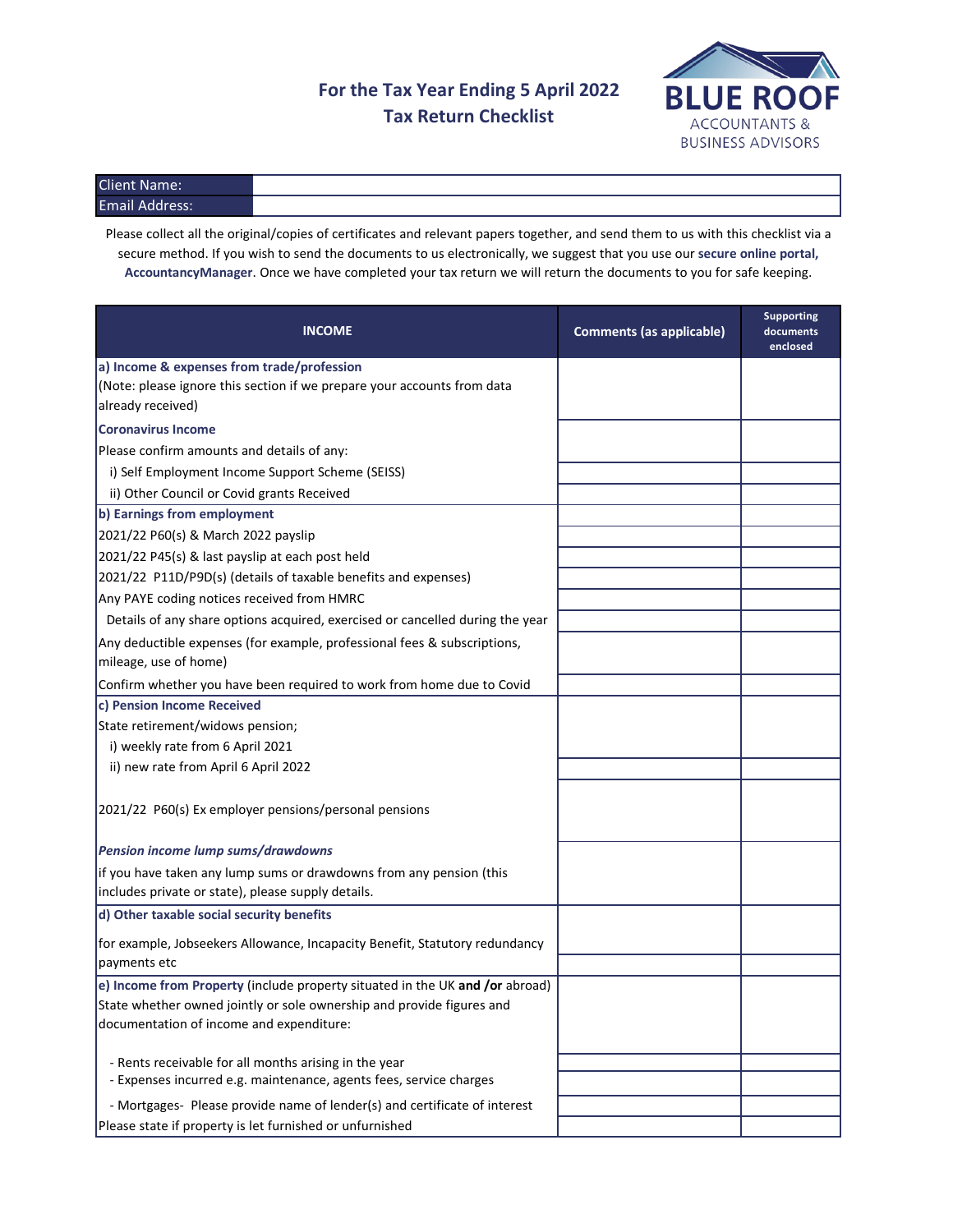| <b>Income Continued</b>                                                                                                                                                                                                           | <b>Comments (as applicable)</b> | <b>Supporting</b><br>documents<br>enclosed |
|-----------------------------------------------------------------------------------------------------------------------------------------------------------------------------------------------------------------------------------|---------------------------------|--------------------------------------------|
| <b>Furnished Holiday Lets -</b><br>If you operated a Furnished Holiday Property in the tax year please can you<br>confirm the number of days actually let and made available to be let in the<br>2020/21.                         |                                 |                                            |
| f) Income from Savings and Investments (excluding ISA's) (if applicable, full<br>schedules from your stockbroker are fine - please ensure both capital and<br>income pages are included). State whether accounts are held jointly |                                 |                                            |
| - Interest from banks, building societies, and other institutions                                                                                                                                                                 |                                 |                                            |
| - Dividends from shares (cash, stock and unit trusts)                                                                                                                                                                             |                                 |                                            |
| - Chargeable event certificates from bond withdrawals/surrender<br>- Interest on any compensation payments received (e.g. PPI claims)                                                                                             |                                 |                                            |
| g) Income from overseas (state joint or sole)                                                                                                                                                                                     |                                 |                                            |
| UK individuals are taxable on their worldwide income - please provide details:                                                                                                                                                    |                                 |                                            |
| h) Other income received - including Trusts and estates (R185 certificates<br>required)                                                                                                                                           |                                 |                                            |
| <b>OTHER INFORMATION</b>                                                                                                                                                                                                          |                                 |                                            |
| a) Pension contributions                                                                                                                                                                                                          |                                 |                                            |
| Contributions made to personal (stakeholder, employee or self employed)<br>pension schemes or retirement annuity policies                                                                                                         |                                 |                                            |
| This also includes contributions to any overseas pension schemes and                                                                                                                                                              |                                 |                                            |
| contributions paid by your employer                                                                                                                                                                                               |                                 |                                            |
| If you are a member of any defined benefit scheme (e.g. NHS/Civil Service)                                                                                                                                                        |                                 |                                            |
| please provide copy correspondence from the scheme administrator for<br>Annual Allowance charge purposes.                                                                                                                         |                                 |                                            |
| b) Loans/mortgages used for business purposes                                                                                                                                                                                     |                                 |                                            |
| Please provide name of lender(s) and certificate of interest paid from<br>mortgage lender.                                                                                                                                        |                                 |                                            |
| c) Enterprise Investment Scheme, Venture Capital Trust or similar                                                                                                                                                                 |                                 |                                            |
| Please provide certificates of investments.                                                                                                                                                                                       |                                 |                                            |
| d) Charitable gifts (under Gift Aid rules)                                                                                                                                                                                        |                                 |                                            |
| Details of Gift Aid donations, please indicate if payments are regular or one-<br>off.                                                                                                                                            |                                 |                                            |
| e) Chargeable gains (worldwide) Give details of assets disposed of during the<br>year - enclose contract notes/invoices/completion statements for both sale<br>and purchase of asset.                                             |                                 |                                            |
| f) Personal Circumstances                                                                                                                                                                                                         |                                 |                                            |
| i) Give details of changes in circumstances from previous year including<br>marriage, civil partnership, separation, divorce.                                                                                                     |                                 |                                            |
| ii) If Blue Roof does not deal with your spouse or civil partner's tax affairs,<br>please can you confirm if their income is under £12,500 for 2021/22.                                                                           |                                 |                                            |
| iii) Please confirm if you or your spouse have made an election for the<br>Marriage Allowance                                                                                                                                     |                                 |                                            |